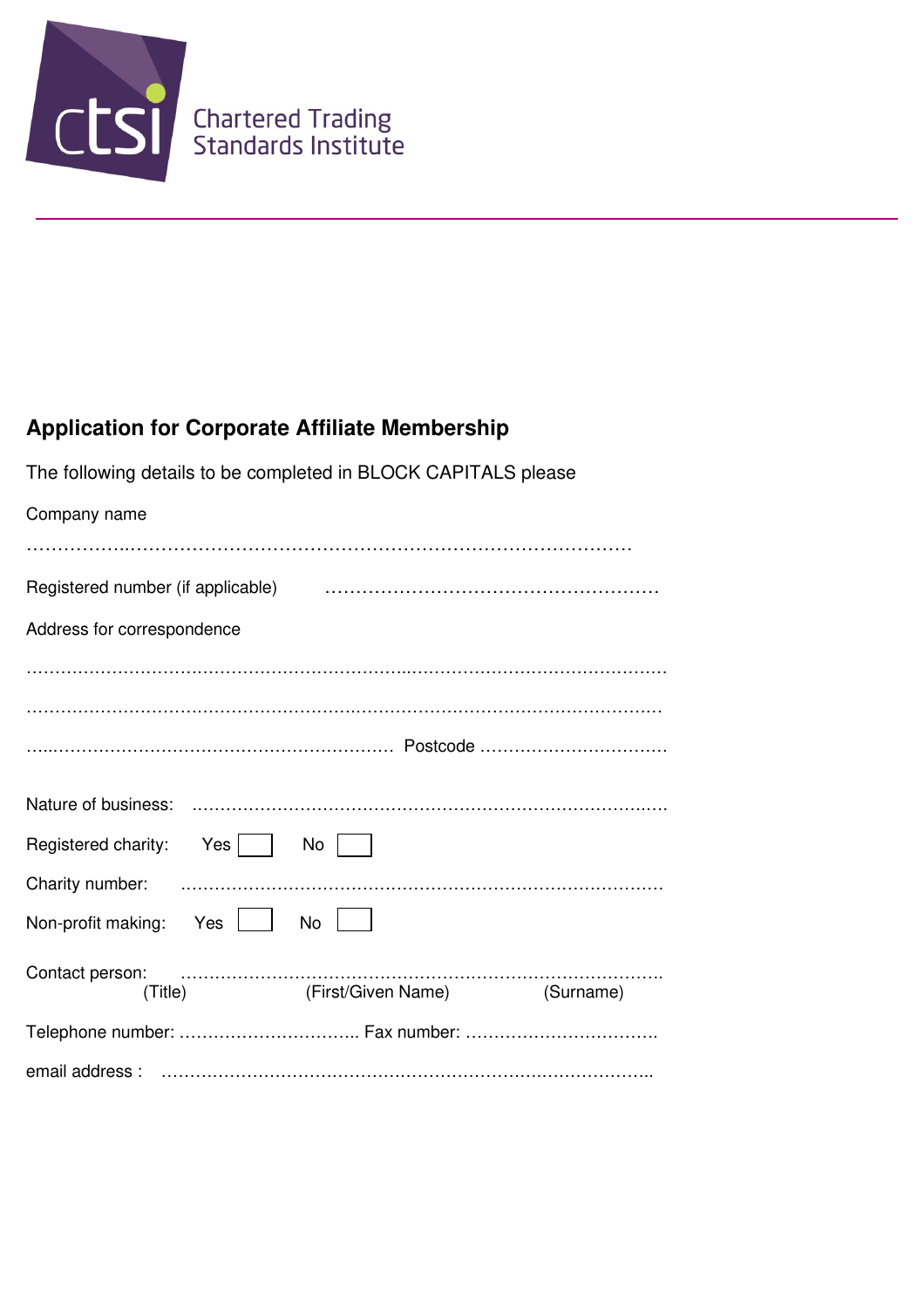Size of company based on the number of employees (please tick)

 $1-5$  6-25 25+

# **Nominated Contact**

We ask that each Corporate Affiliate Member nominate a person to receive correspondence from the Institute, including the digital content & The Journal of Trading Standards. This can be anybody within the organisation and does not need to be a director or company secretary. As the nominated contact, they would also be entitled to apply to attend a local Branch event (subject to Branch rules)

# **Membership fees 2022**

Corporate Affiliate type 1 £685.00

Corporate Affiliate type 2 £1079.00

Corporate Affiliate type 3 £456.00

Fees are dependent on the number of employees at the applying organisation

Corporate Affiliate type 1 Companies with 25 or less employees

Corporate Affiliate type 2 more than 25 employees

Corporate Affiliate type 3 1 to 5 employees

**N.B. Registered charities and non-profit making organisations will receive a 10% discount on Corporate Affiliate 1 & 2**

Version 09/11/2021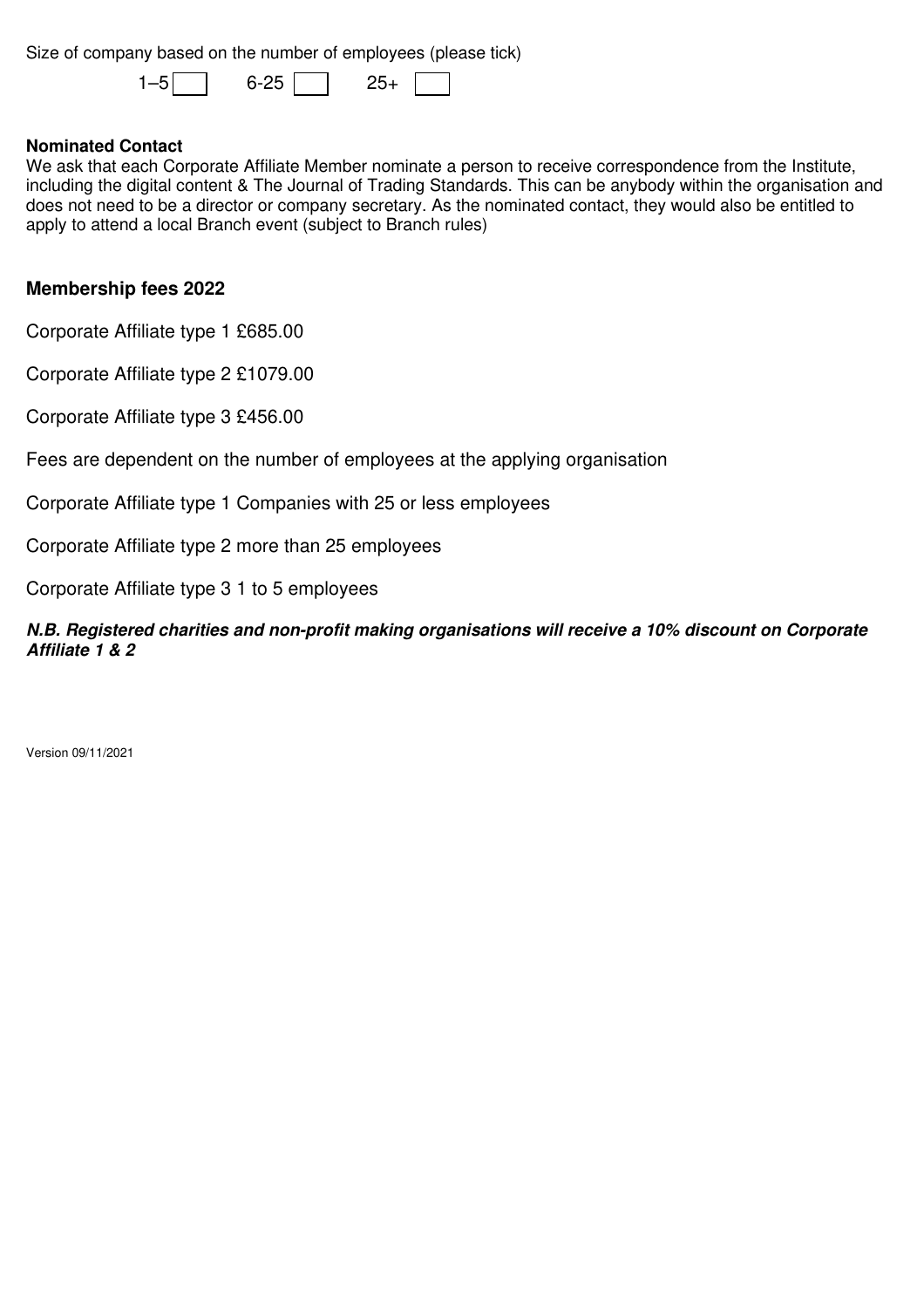# **TERMS OF MEMBERSHIP**:

**The submission of your application form to the Chartered Trading Standards Institute (CTSI) constitutes an offer by you to the Chartered Trading Standards Institute to become a Corporate Affiliate Member of the Institute. By signing this application form, you acknowledge receipt of a copy of the Terms and Conditions of Corporate Affiliate Membership (which include the Code of Professional Conduct) which govern such membership.** 

**Your membership is subject to acceptance by the Chartered Trading Standards Institute.** Whilst we aim to be an inclusive organisation, you should note that your application is subject to approval by the Executive Board of the CTSI and may be declined.

In order to be admitted and to maintain membership of the Chartered Trading Standards Institute, Corporate Affiliate members must:

- 1. Undertake to promote the principles of the Institute, including undertaking to promote Fair Trading, Safe Products, Competitive Markets and Knowledgeable Consumers.
- 2. Comply with the Membership Terms and Conditions and Code of Professional Conduct for members of CTSI.
- 3. Pay the appropriate membership fee when requested.
- 4. Not use the CTSI's name in any way other than to denote that they are Corporate Affiliate Members.
- 5. Not bring CTSI into disrepute.

# **DECLARATION:**

I (being a duly authorised signatory of the above company) declare that the above company wishes to apply to be admitted to membership of the Chartered Trading Standards Institute. I understand the terms of membership (as attached) and agree to pay the appropriate fee.

I accept that the Chartered Trading Standards Institute may undertake certain checks, in connection with this application, and I hereby give my explicit consent (in accordance with applicable data protection legislation) for the Institute to make enquiries of my local Trading Standards office (or other 'Home Authority', if applicable), and conduct searches via Credit Reference Agency databases, etc for the purpose of identifying any adverse trading history against the company.

Written references may also be obtained from Proposer and Seconder.

By signing this application and ticking the box below; the applicant declares that they are opting into CTSI communications. CTSI's data protection policy is available online and the applicant can amend their preferences at any time.

Signed ………………………………………. Dated …………………………………

On behalf of………………………………………………………………………………..

**Please tick the box** 

**(By not ticking the box the applicant understands that they will receive no correspondence from the Institute beyond the applicant's annual renewal notification).**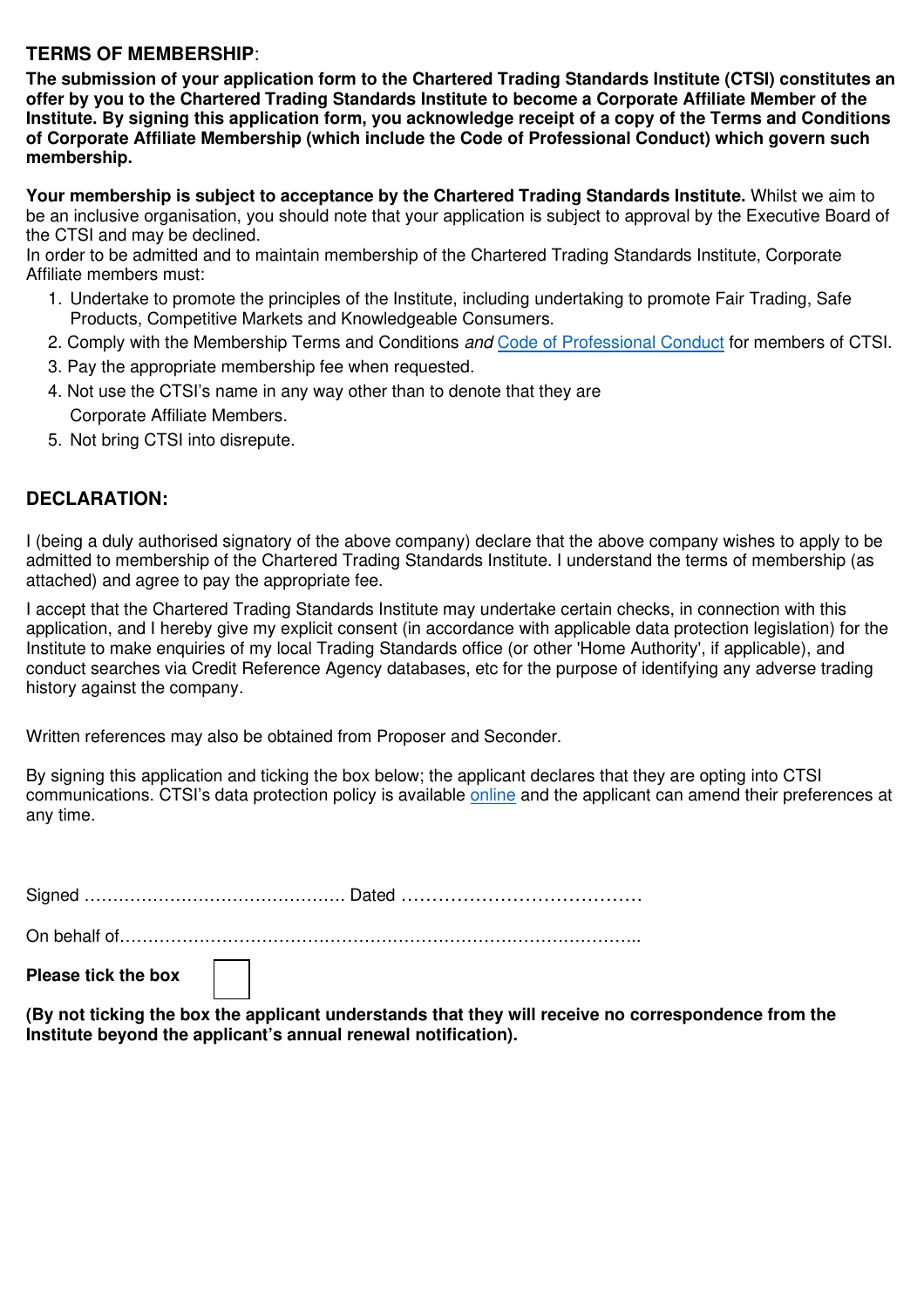# **Declaration of Proposer and Seconder. (Must be completed in all cases)**

We, the undersigned, being members of the Chartered Trading Standards Institute declare that, from our personal knowledge that the above-named applicant is, in our opinion, duly qualified and worthy of being admitted into membership.

| Proposer:  |  |
|------------|--|
|            |  |
| Address:   |  |
|            |  |
| Signature: |  |

| Seconder:  |  |
|------------|--|
|            |  |
|            |  |
|            |  |
|            |  |
| Signature: |  |

**Once this form is completed, please return it to:**

Sales and Marketing Officer Chartered Trading Standards Institute 1 Sylvan Court Sylvan Way Southfields Business Park Basildon SS15 6TH

If you have any questions or queries whilst completing this form, please contact the Chartered Trading Standards Institute:

| Telephone: | 01268 886 697          |
|------------|------------------------|
| e-mail:    | productinfo@tsi.org.uk |